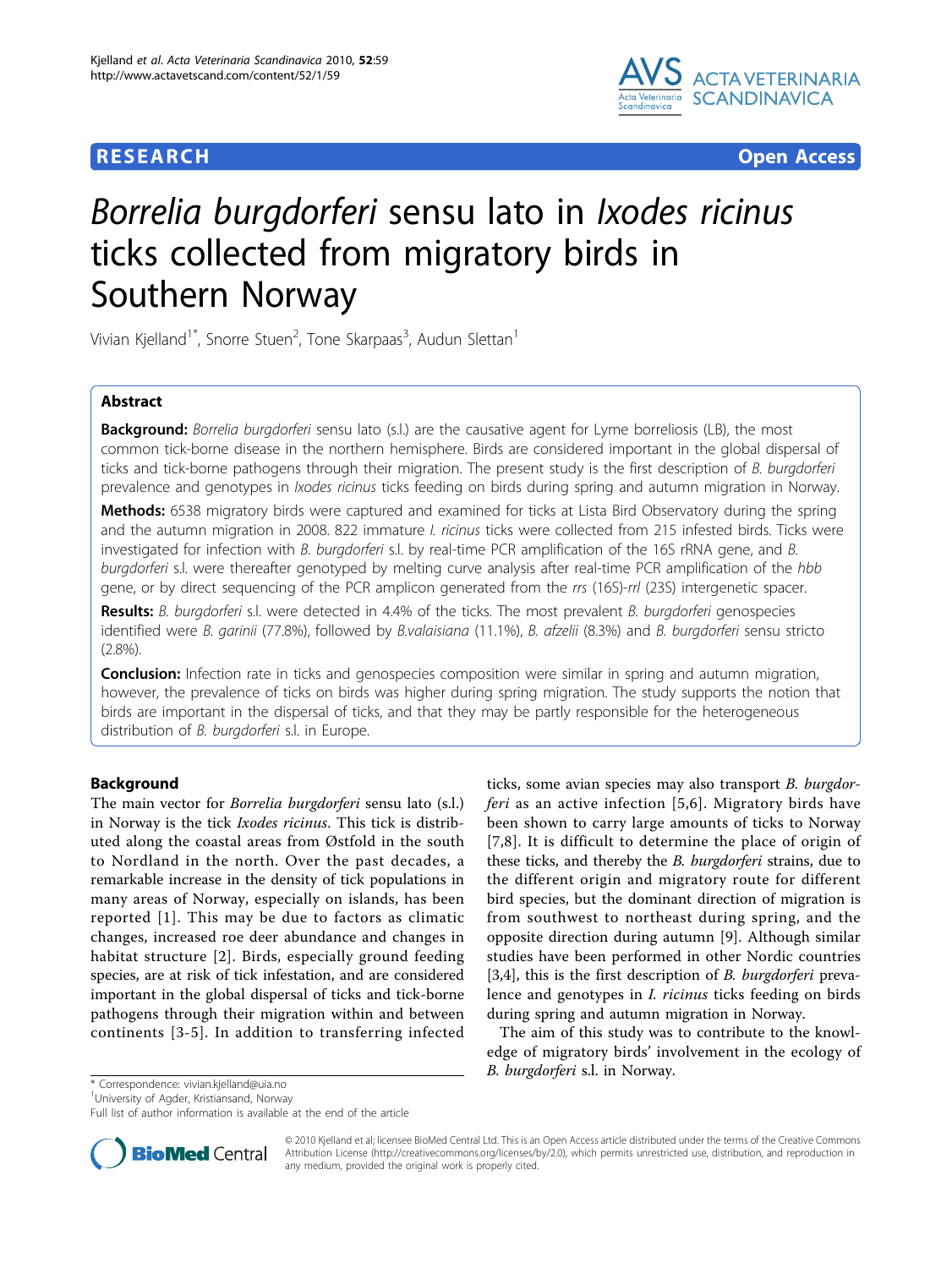# Material and methods

### Bird capture and tick collection

Birds were trapped for ringing at Lista Bird Observatory in Southern Norway (58°06'N; 06°34'E) in the periods April - June and July - November 2008, periods that are representative of spring and fall migration. Due to a very high number of birds caught at some days during autumn migration, the Bird Observatory staff reported that the birds were not thoroughly examined for ticks every day. Surveillance of migratory birds by standardised trapping and ringing are the primary tasks for the bird observatory, however as some bird species are resident birds in the area, our material includes migratory as well as resident bird species. The birds were trapped in mist nets at ground level. After capture, the birds were identified to species, and their sex and age were determined if possible. Any ticks found on the head of the birds were removed and placed into plastic vials containing 70% ethanol. The ticks were stored at 4°C until further analysis. All ticks were identified to species according to Hillyard [[10\]](#page-5-0). In addition, host-seeking ticks were sampled by flagging the undergrowth with a flannel cloth. The tick collection was performed during dry weather conditions (sunny/cloudy, no precipitation).

#### DNA extraction

DNA was isolated by phenol/chloroform extraction. Briefly, nymphal and larval I. ricinus ticks were cleansed in phosphate buffered saline (PBS), then in sterile water, before being lightly dried of at a tissue paper. Nymphs were cut longitudinally in two halves using a sterile blade. The ticks were enzymatic digested overnight at 56°C in 180 μl lysis buffer (NaCl 0.1M, Tris-HCl 0.2M, pH 8.0 EDTA 0.05M, SDS 0.5%) and 20 μl proteinase K (20 mg/ml), followed by extraction using phenol/chloroform [[11](#page-5-0)]. The DNA was precipitated with 1/10 volume NaAc 3M, pH 5.0 and 2.5 volume absolute ethanol, and resuspended in 200 μl  $0.5 \times$  TE buffer (Tris 5 mM, EDTA 0.5 mM, pH 8.0). Purified DNA was stored at - 20°C.

#### Detection of B. burgdorferi s.l

DNA extracts were examined for *B. burgdorferi* spirochetes by using a real-time PCR assay with probe and primers specific for a section of the 16S rRNA gene [[12](#page-5-0)] (Table [1\)](#page-2-0). Real-time PCR was performed using iCycler/  $MylQ<sup>™</sup>$  (Bio-Rad, California, USA). Briefly, the 25 μl PCR mixture included 1X ready-to-use reaction mixture (TaqMan Universal PCR Master Mix, Applied Biosystems Inc., New Jersey, USA) containing reaction buffer, Taq DNA polymerase, deoxynucleoside triphosphate and  $MgCl<sub>2</sub>$ . The final concentration of the primers and probe were 1.125 μM and 0.25 μM, respectively. Finally, 5 μl of template DNA was added. The PCR conditions were as follows: 50°C for 2 min and 95°C for 10 min, followed by 50 cycles of 95°C for 15 s and 63°C for 60 s.

#### Genotyping B. burgdorferi species

Differentiation of the *B. burgdorferi* s.l. strains was done by a species-specific, single-run, real-time PCR based on the *hbb* gene sequence as previously described [[13\]](#page-5-0). Briefly, real-time PCR was performed using iCycler/  $MyIQ<sup>™</sup>$  (Bio-Rad). The 25 μl PCR mixture included 1X ready-to-use reaction mixture (TaqMan Universal PCR Master Mix). The final concentration of the primers and probe (Table [1](#page-2-0)) was 0.2 μM each. Finally, 5 μl of template DNA was added. The PCR conditions were as follows: 95°C for 10 min, followed by 55 cycles of 95°C for 30 s, 50°C for 45 s and 72°C for 30 s. The amplification was followed by a melting program, which started with denaturation at 95°C for 1 min, annealing at 35°C for 1 min, followed by 0.5°C temperature increase every 30 s until 85°C. During the slow heating process, fluorescence was measured at every 0.5°C. The melting points of the amplicons generated from the unknown samples and from known B. burgdorferi species were compared for genotyping.

In cases where melting temperature was in a region where a clear identification could not be made, genotyping was done by direct sequencing of the chromosome located rrs (16S)-rrlA (23S) intergenic spacer (IGS) [\[14](#page-5-0)]. See Table [1](#page-2-0) for sequences for IGS primers. Briefly, the locus was amplified by a nested PCR procedure, comprising 35 cycles for the first reaction (IGS1) and 39 cycles for the second reaction (IGS2). The reaction conditions used were as follows: 95°C for 5 min, 94°C for 30 s, 50°C for the first reaction and 59°C for the second reaction for 30 s, and 74°C for 3 min. PCR products were sequenced directly in reverse direction on a 3130 Genetic Analyzer automated capillary sequencer (Applied Biosystems Inc.).

#### Statistical analyses

Differences in the prevalence of B. burgdorferi s.l. in the larval and nymphal *I. ricinus* ticks collected during spring and autumn migration, respectively, were examined using  $\chi$ 2 test. Calculations were performed using SPSS statistical software, version 17. A probability of  $P < 0.05$  was regarded as statistically significant.

### Results

#### Tick infestation of birds

A total of 6538 birds of 85 species were captured and examined for ticks at Lista Bird Observatory during the spring and the autumn migration in 2008. Only I. ricinus ticks were found. 822 ticks were collected from 215 infested birds of 34 species, giving a prevalence of 3.3% (215 of 6538 birds), a relative intensity of 0.13 tick per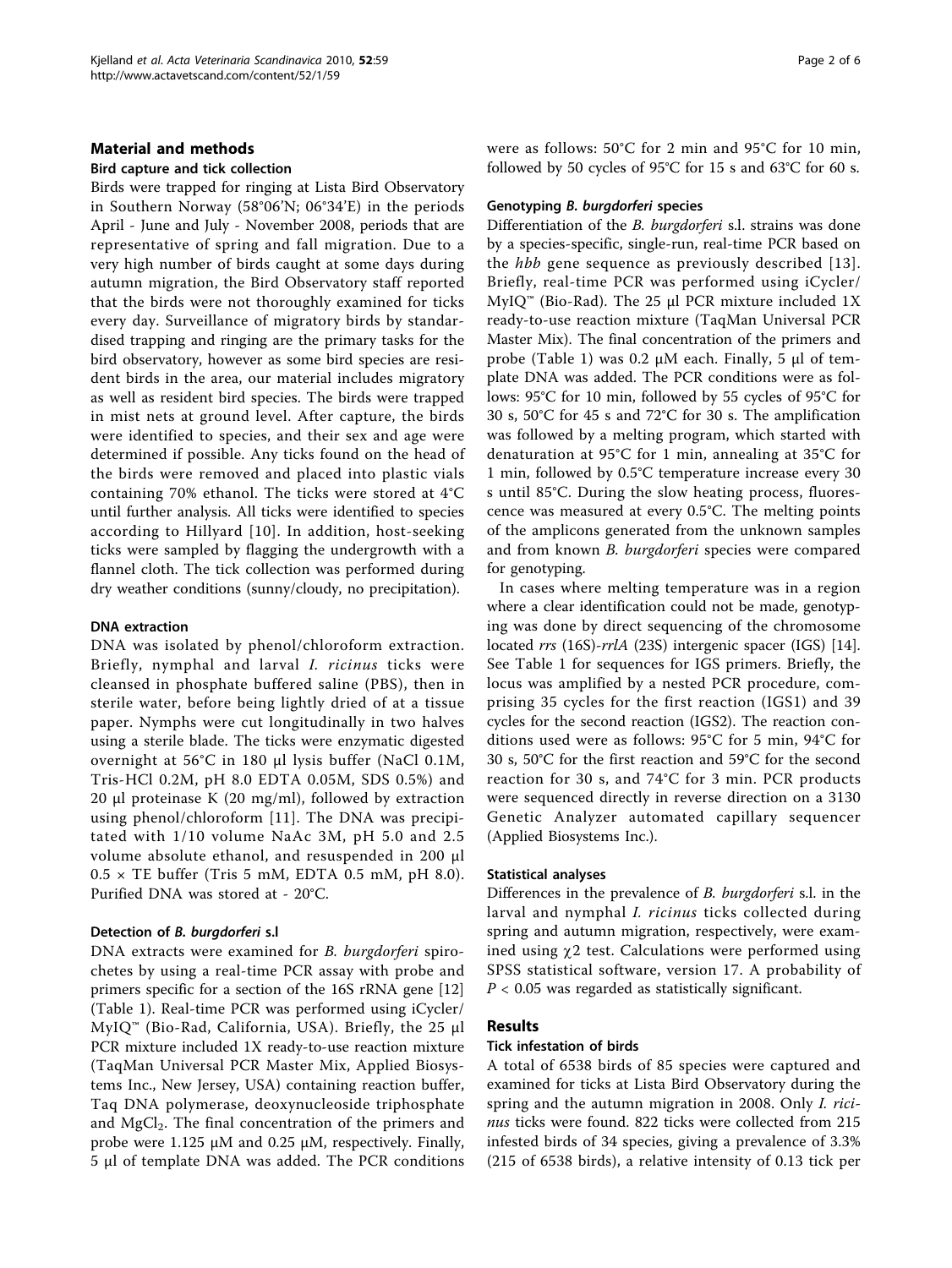|                      | Sequence $(5' - 3')$                        | Reference |
|----------------------|---------------------------------------------|-----------|
| LB probe             | 6FAM-TTCGGTACTAACTTTTAGTTAA-MGBNFQ          | $[12]$    |
| LB forward primer    | GCTGTAAACGATGCACACTTGGT                     | $[12]$    |
| LB reverse primer    | GGCGGCACACTTAACACGTTAG                      | $[12]$    |
| Hbb probe            | FAM-CAATGTCTGACTTAGTAACCTTTGGTCTTCTTGA-BHQ1 | $[13]$    |
| Hbb forward primer   | <b>GTAAGGAAATTAGTTTATGTCTTT</b>             | $[13]$    |
| Hbb reverse primer   | TAAGCTCTTCAAAAAAAGCATCTA                    | $[13]$    |
| IGS 1 forward primer | GTATGTTTAGTGAGGGGGGTG                       | $[14]$    |
| IGS 1 reverse primer | GGATCATAGCTCAGGTGGTTAG                      | $[14]$    |
| IGS 2 forward primer | AGGGGGGTGAAGTCGTAACAAG                      | $[14]$    |
| IGS 2 reverse primer | <b>GTCTGATAAACCTGAGGTCGGA</b>               | $[14]$    |

<span id="page-2-0"></span>Table 1 Sequences for probes and primers used in this study

bird (822 ticks per 6538 birds), and a mean intensity of 3.82 ticks per infested bird (822 ticks per 215 birds). The prevalence of infested birds were higher during spring migration compared to autumn migration, with 6.18% (64 of 1035 birds) and 2.74% (151 of 5503 birds), respectively. Furthermore, the relative intensity of tick infestation was also higher during spring migration compared to autumn migration, with 0.20 tick per bird (202 ticks per 1035 birds) and 0.11 tick per bird (620 ticks per 5503 birds), respectively. However, the mean intensity of tick infestation was lower during spring migration compared to autumn migration, with 3.2 ticks per infested bird (202 ticks per 64 birds) and 4.1 ticks per infested bird (620 ticks per 151 bird), respectively.

A total of 499 larvae and 323 nymphs were collected. No adult ticks were found. During spring migration, 53 larvae and 149 nymphs were collected (Table [2\)](#page-3-0), whereas during autumn migration, 446 larvae and 174 nymphs were collected (Table [3\)](#page-4-0). The bird species most commonly infested by ticks were tree pipit (Anthus trivialis) (36.9%, 7/19), chaffinch (Fringilla coelebs) (18.8%, 51/272), whitethroat (Sylvia communis) (16.5%, 20/121), dunnock (Prunella modularis) (15.6%, 5/32), lesser whitethroat (Sylvia curruca) (9.4%, 3/32), blackbird (Turdus merula) (9.2%, 22/238), song thrush (Turdus philomelos) (7.7%, 5/65), European robin (Erithacus rubecula) (7.1%, 29/411) and fieldfare (Turdus pilaris) (6.5%, 5/77).

# Host-seeking ticks

Migrating birds may transport ticks over long distances, but tick infestation may also be a result of local tick recruitment. To investigate the potential role of local tick recruitment, host-seeking ticks were collected in the vicinity of the bird observatory. Five hours of flagging yielded only 6 I. ricinus ticks in areas within 0.5 km from the bird observatory. However, flagging of sites approximately 4 km and 13 km from the observatory were performed in the same period, and yielded 428 (173 nymphs and 255 larvae) and 298 (5 adults,

154 nymphs, 140 larvae) ticks per hour of flagging, respectively. I. ricinus ticks collected at the site 13 km from the observatory were examined for B. burgdorferi s.l., and the spirochetes were detected in 24.1% of nymphal and 16.7% of adult ticks [[13](#page-5-0)].

# B. burgdorferi s.l. infection of ticks and genospecies identification

B. burgdorferi s.l. were detected in 4.4% of the ticks. In ticks collected during spring migration, B. burgdorferi s.l. were detected in 5.4% of nymphal ticks (Table [2](#page-3-0)), whereas in ticks collected during autumn migration, the spirochetes were detected in 3.4% of larvae and 7.5% of nymphs (Table [3\)](#page-4-0). The differences in *B. burgdorferi* s.l. prevalence in larva and nymphs were not statistically significant between spring and autumn migration. B. garinii was detected in 77.8%, B. valaisiana in 11.1%, B. afzelii in 8.3% and B. burgdorferi sensu stricto (s.s.) in 2.8% of the ticks (Table [4\)](#page-4-0). Mixed infections with more than one genospecies were not detected in any ticks.

### **Discussion**

During spring and autumn migration 2008, 6538 birds were examined for tick infestation at Lista Bird Observatory in Southern Norway, and 822 immature *I. ricinus* were collected from 215 birds. Large variations were found in the contributions of the different bird species to the number of ticks collected. Ticks were found on 34 of the 85 bird species examined. The bird species most commonly infested by ticks were Turdus spp., Anthus trivialis, Fringilla coelebs, Sylvia spp., Prunella modularis and Erithacus rubecula, consistent with previous Norwegian studies [\[7](#page-5-0),[8,15,16\]](#page-5-0). These avian species are ground-feeding, which puts them at risk of tick infestation.

The prevalence of ticks on the birds was higher during spring migration compared to autumn migration, with 6.2% and 2.7% of the birds infested, respectively. This may be explained by different tick activity during spring and autumn migration and/or by different tick population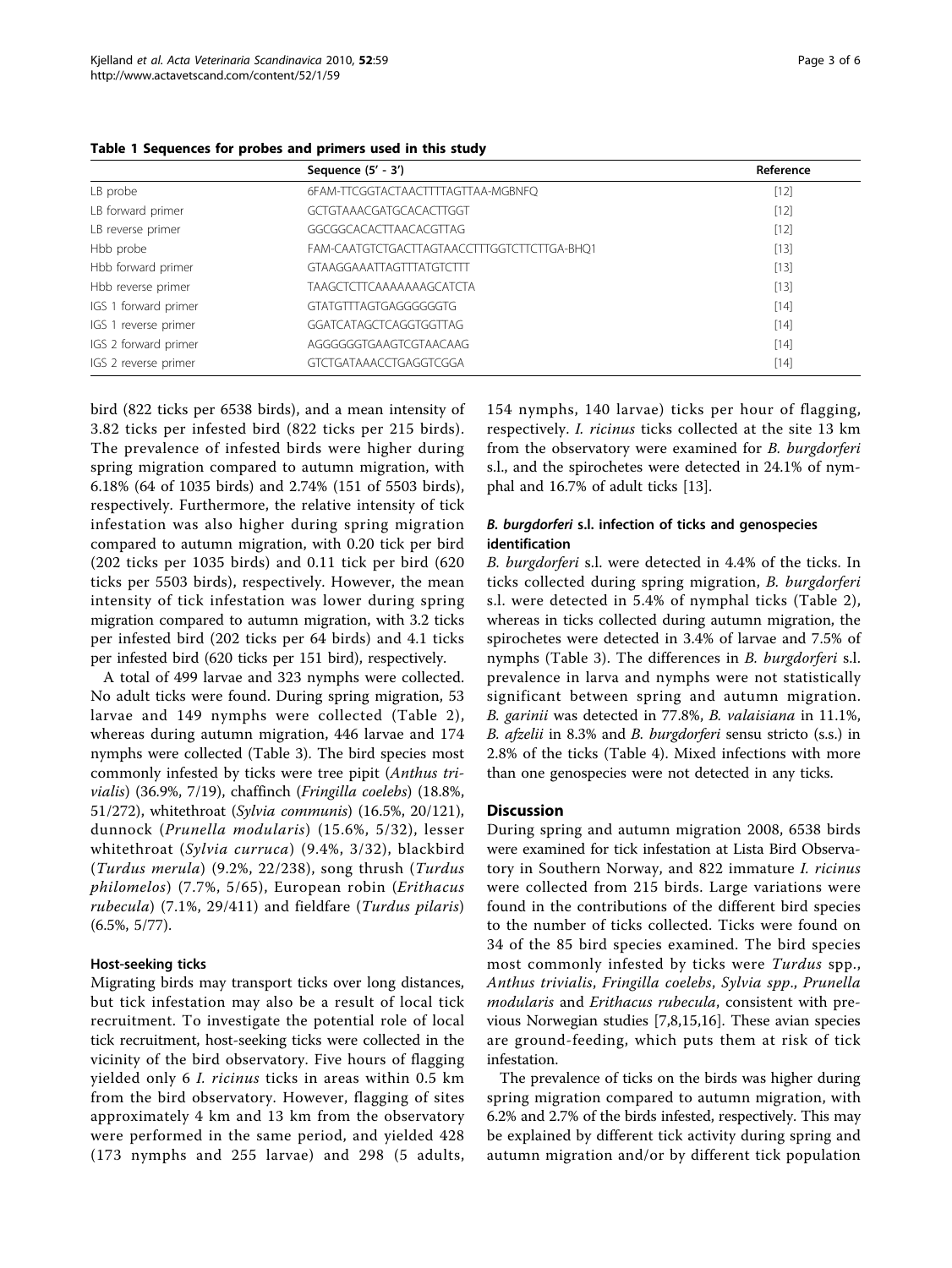| <b>Bird species</b>           | No.<br>birds   | No.<br>ticks  | No. (%) birds<br>infested | Mean no. ticks per<br>infested bird | Borrelia infected larvae/no.<br>larvae examined | Borrelia infected nymphs/no.<br>nymphs examined |  |  |
|-------------------------------|----------------|---------------|---------------------------|-------------------------------------|-------------------------------------------------|-------------------------------------------------|--|--|
| <b>Migrating birds</b>        |                |               |                           |                                     |                                                 |                                                 |  |  |
| Acrocephalus arundinaceus     |                |               | 1(100)                    |                                     |                                                 | 0/1                                             |  |  |
| Acrocephalus palustris        | 5              |               | 1(20)                     |                                     |                                                 | 0/1                                             |  |  |
| Acrocephalus scirpaceus       | 3              | 1             | 1(33.3)                   |                                     |                                                 | 0/1                                             |  |  |
| Sylvia borin                  | 17             | 1             | 1(5.9)                    |                                     |                                                 | 0/1                                             |  |  |
| Sylvia communis               | 28             | 5             | 3(10.7)                   | 1.7                                 | 0/1                                             | 0/4                                             |  |  |
| Luscinia svecica              |                |               | 1(100)                    |                                     | 0/1                                             |                                                 |  |  |
| Carduelis cannabina           | 19             |               | 1(5.3)                    |                                     |                                                 | 0/1                                             |  |  |
| Carduelis cabaret             |                |               | 1(100)                    |                                     | 0/1                                             |                                                 |  |  |
| Carpodacus erythrinus         | $\overline{4}$ |               | 1(25)                     |                                     |                                                 | 0/1                                             |  |  |
| Coccothraustes coccothraustes |                | $\mathcal{P}$ | 1(100)                    | 2                                   |                                                 | 0/2                                             |  |  |
| Phylloscopus collybita*       | 65             |               | 1(1.5)                    |                                     |                                                 | 0/1                                             |  |  |
| Sylvia atricapilla*           | 43             | 1             | 1(2.3)                    |                                     |                                                 | 0/1                                             |  |  |
| Erithacus rubecula*           | 232            | 49            | 24 (10.3)                 | 2                                   | 0/27                                            | 1/22                                            |  |  |
| Turdus iliacus*               | $\overline{4}$ | 8             | 1(25)                     | 8                                   | 0/1                                             | 2/7                                             |  |  |
| Turdus merula*                | 77             | 83            | 12 (15.6)                 | 6.9                                 | 0/14                                            | 2/69                                            |  |  |
| Turdus pilaris*               | 29             | 4             | 3(10.3)                   | 1.3                                 |                                                 | 1/4                                             |  |  |
| Turdus philomelos*            | 17             | 14            | 2(11.8)                   | 7                                   | 0/3                                             | 0/11                                            |  |  |
| Fringilla coelebs*            | 14             | 2             | 1(7.1)                    | 2                                   | 0/1                                             | 0/1                                             |  |  |
| Prunella modularis*           | 32             | 23            | 5(15.6)                   | 4.6                                 | 0/3                                             | 2/20                                            |  |  |
| Sturnus vulgaris*             | 16             | 1             | 1(6.3)                    | 1                                   | 0/1                                             |                                                 |  |  |
| <b>Resident birds</b>         |                |               |                           |                                     |                                                 |                                                 |  |  |
| Carduelis carduelis           | 5              |               | 1(20)                     | 1                                   |                                                 | 0/1                                             |  |  |
| <b>Total</b>                  | 614            | 202           | 64 (10.4)                 | 3.2                                 | 0/53                                            | 8/149                                           |  |  |
|                               |                |               |                           |                                     |                                                 |                                                 |  |  |

<span id="page-3-0"></span>Table 2 Tick infestation of birds and B. burgdorferi s.l. prevalence in I. ricinus, spring 2008

Migrating and resident birds are defined according to Fonstad et al. [[9](#page-5-0)]. Only bird species with at least one tick infested individual are included in the table. \*Migrating birds, but some individuals may overwinter

densities along the birds' migration routes in to Norway (spring) compared to in their Norwegian breeding grounds (autumn). However, it is possible that the observed difference is due to the much higher number of birds caught during autumn migration compared to spring migration (5503 and 1135 birds, respectively), which left less time for the bird observatory staff to examine each bird for ticks. However, the mean intensity of tick infestation was higher during autumn migration compared to spring migration, with 4.1 and 3.2 ticks per infested bird, respectively. The reason for this is unknown.

Few ticks were found in the immediate distance (<0.5 km) from the bird observatory, however, high I. ricinus densities were found in other sites in the region, and local tick recruitment cannot be excluded. Future studies should investigate this, for example by studying genetic variation in I. ricinus ticks along migratory routes as previously described [\[17\]](#page-5-0).

The prevalence of *B. burgdorferi* in ticks collected from birds was 4.4% (4.0% and 4.5% in ticks collected during spring and autumn migration, respectively). In ticks collected during spring migration, B. burgdorferi s.l. were detected in 5.4% of nymphal ticks, whereas in ticks collected during autumn migration, the spirochetes were detected in 3.4% of larvae and 7.5% of nymphs, however, these differences were not statistically significant. The most prevalent genospecies were B. garinii (77.8%), followed by B. valaisiana (11.1%), B. afzelii (8.3%) and B. burgdorferi s.s. (2.8%). Other Nordic studies have reported findings of similar infection rate and genospecies composition in ticks collected from migrating birds [\[3,4](#page-5-0)]. B. burgdorferi genospecies composition in host-seeking ticks in Southern Norway was described in a previous study [\[13](#page-5-0)]. Although local variations were observed, the overall prevalence of B. burgdorferi s.l. in I. ricinus was 22.3%, and the general pattern was a dominance of B. afzelii, followed by B. garinii, B. burgdorferi s.s, and B. valaisiana. The low prevalence of B. burgdorferi s.l. in ticks collected from birds compared to host-seeking ticks may be explained by the observed differences in sensitivity to host serum among the *B. burgdorferi* s.l. strains. During feeding, ticks take up host-derived molecules as complement and other blood components. It has been proposed that the genospecies *B. afzelii* is sensitive to avian complement, and that these spirochetes are eliminated in the tick midgut, whereas B. garinii survives such a blood meal and can be transmitted to the host [\[18\]](#page-5-0). Comparison with present finding of genospecies composition in ticks feeding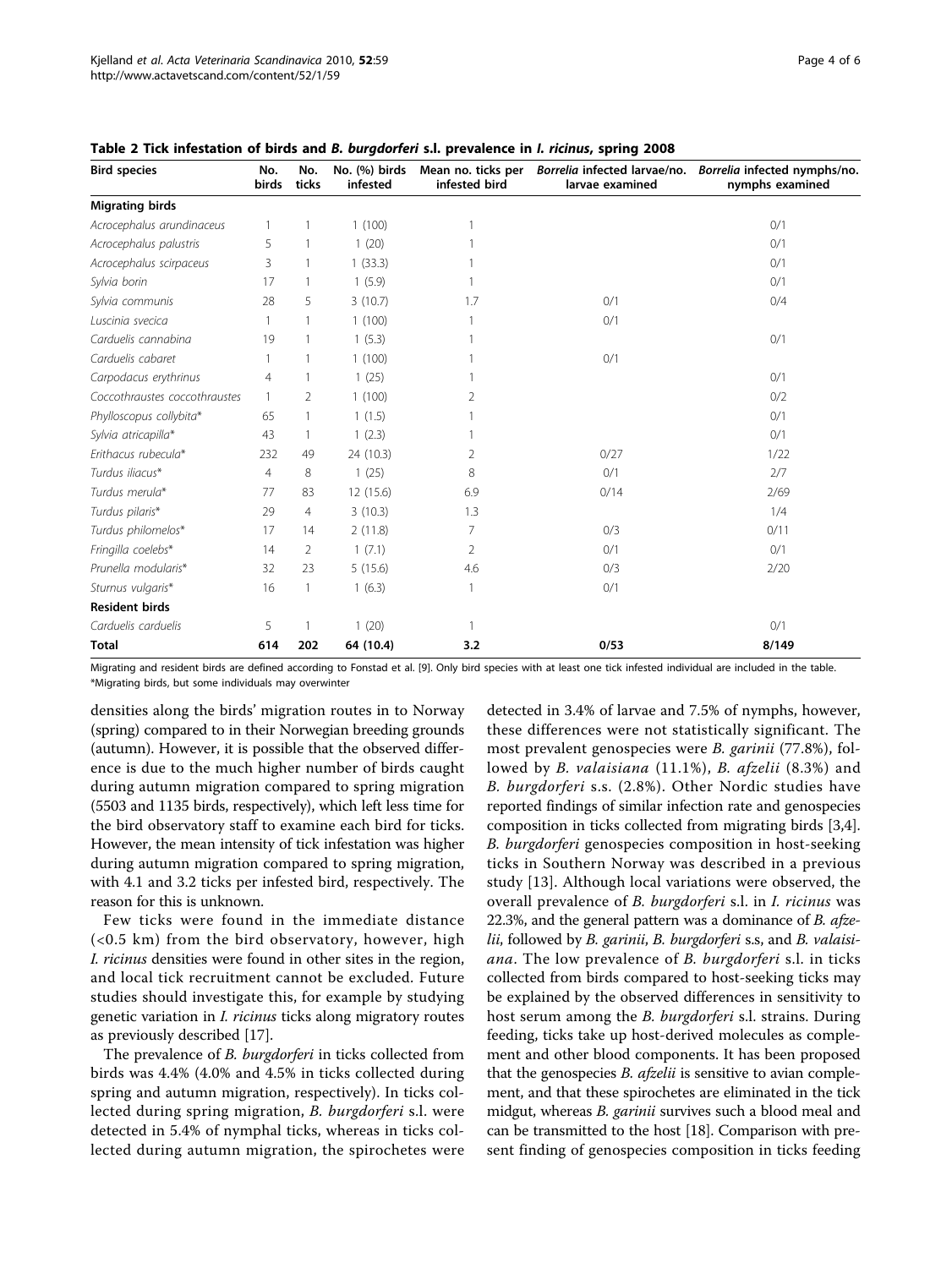| <b>Bird species</b><br>No.<br>No.<br>birds<br>ticks |      | No. (%) birds<br>infested | Mean no. ticks per<br>infested bird | Borrelia infected larvae/no.<br>larvae examined | Borrelia infected nymphs/no.<br>nymphs examined |        |  |  |
|-----------------------------------------------------|------|---------------------------|-------------------------------------|-------------------------------------------------|-------------------------------------------------|--------|--|--|
| <b>Migrating birds</b>                              |      |                           |                                     |                                                 |                                                 |        |  |  |
| Acrocephalus scirpaceus                             | 5    |                           | 1(20.0)                             | 1                                               | 0/1                                             |        |  |  |
| Phylloscopus trochilus                              | 440  | 44                        | 24 (5.5)                            | 1.8                                             | 0/21                                            | 1/23   |  |  |
| Sylvia curruca                                      | 32   | 4                         | 3(9.4)                              | 1.3                                             | 0/3                                             | 0/1    |  |  |
| Sylvia communis                                     | 93   | 49                        | 17(18.3)                            | 2.9                                             | 1/31                                            | 0/18   |  |  |
| Motacilla flava                                     | 3    |                           | 1(33.3)                             |                                                 |                                                 | 0/1    |  |  |
| Oenanthe oenanthe                                   | 99   | 1                         | 1(1.0)                              |                                                 |                                                 | 0/1    |  |  |
| Carduelis cabaret                                   | 8    | 4                         | 2(25)                               | 2                                               | 0/2                                             | 0/2    |  |  |
| Carduelis cannabina                                 | 41   | 1                         | 1(2.4)                              |                                                 | 0/1                                             |        |  |  |
| Anthus trivialis                                    | 19   | 18                        | 7 (36.9)                            | 2.6                                             | 0/8                                             | 1/10   |  |  |
| Sylvia atricapilla*                                 | 135  | 15                        | 6(4.4)                              | 2.5                                             | 0/10                                            | 0/5    |  |  |
| Erithacus rubecula*                                 | 179  | 14                        | 5(2.8)                              | 2.8                                             | 0/10                                            | 0/4    |  |  |
| Turdus iliacus*                                     | 64   | 16                        | 2(3.1)                              | 8                                               | 3/4                                             | 7/12   |  |  |
| Turdus pilaris*                                     | 48   | 7                         | 2(4.2)                              | 3.5                                             |                                                 | 0/7    |  |  |
| Turdus philomelos*                                  | 48   | 17                        | 3(6.3)                              | 5.7                                             | 0/9                                             | 0/8    |  |  |
| Turdus merula*                                      | 161  | 44                        | 10(6.2)                             | 4.4                                             | 3/12                                            | 2/32   |  |  |
| Emberiza schoeniclus*                               | 26   | 3                         | 2(7.7)                              | 1.5                                             | 0/1                                             | 0/2    |  |  |
| Fringilla coelebs*                                  | 258  | 361                       | 50 (19.4)                           | 7.2                                             | 7/322                                           | 2/39   |  |  |
| Fringilla montifringilla*                           | 48   | 3                         | 1(2.1)                              | 0/2<br>3                                        |                                                 | 0/1    |  |  |
| Anthus pratensis*                                   | 59   | $\overline{2}$            | 2(3.4)                              |                                                 | 0/1                                             | 0/1    |  |  |
| <b>Resident birds</b>                               |      |                           |                                     |                                                 |                                                 |        |  |  |
| Cyanistes caeruleus                                 | 1325 | 6                         | 4(0.3)                              | 1.5                                             | 0/1                                             | 0/5    |  |  |
| Lophophanes cristatus                               | 52   | 1                         | 1(1.9)                              |                                                 |                                                 | 0/1    |  |  |
| Parus major                                         | 147  |                           | 1(0.7)                              |                                                 | 0/1                                             |        |  |  |
| Carduelis chloris                                   | 99   | 1                         | 1(1.0)                              | 1                                               | 0/1                                             |        |  |  |
| Troglodytes troglodytes                             | 150  | 6                         | 4(2.7)                              | 1.5                                             | 1/5                                             | 0/1    |  |  |
| <b>Total</b>                                        | 3539 | 620                       | 151(4.3)                            | 4.1                                             | 15/446                                          | 13/174 |  |  |

<span id="page-4-0"></span>Table 3 Tick infestation of birds and B. burgdorferi s.l. prevalence in I. ricinus, autumn 2008

Migrating and resident birds are defined according to Fonstad et al. [[9](#page-5-0)]. Only bird species with at least one tick infested individual are included in the table. \*Migrating birds, but some individuals may overwinter

# Table 4 B. burgdorferi s.l. genotypes in I. ricinus ticks collected from birds, 2008

| <b>Bird species</b>     |                                                     | Borrelia species identified in larvae |                |    | Borrelia species identified in nymphs |                |    |             |
|-------------------------|-----------------------------------------------------|---------------------------------------|----------------|----|---------------------------------------|----------------|----|-------------|
|                         | No. birds with infected<br>ticks/no. birds infested | Bg                                    | Bv             | Ba | Bg                                    | Bv             | Ba | <b>Bbss</b> |
| <b>Migrating birds</b>  |                                                     |                                       |                |    |                                       |                |    |             |
| Phylloscopus trochilus  | 1(24)                                               |                                       |                |    |                                       |                |    |             |
| Sylvia communis         | 1(20)                                               |                                       |                |    |                                       |                |    |             |
| Anthus trivialis        | 1(7)                                                |                                       |                |    |                                       |                |    |             |
| Erithacus rubecula*     | 1 (29)                                              |                                       |                |    |                                       |                |    |             |
| Turdus iliacus*         | 2(3)                                                | 3                                     |                |    | 9                                     |                |    |             |
| Turdus merula*          | 4(22)                                               |                                       | $\overline{2}$ |    |                                       | $\overline{2}$ |    |             |
| Turdus pilaris*         | 1(5)                                                |                                       |                |    |                                       |                |    |             |
| Fringilla coelebs*      | 8(51)                                               | 7                                     |                |    |                                       |                |    |             |
| Prunella modularis*     | 2(5)                                                |                                       |                |    |                                       |                |    |             |
| <b>Resident birds</b>   |                                                     |                                       |                |    |                                       |                |    |             |
| Troglodytes troglodytes | 1(4)                                                |                                       |                |    |                                       |                |    |             |
| Total                   | 22 (170)                                            | 12                                    | $\overline{2}$ |    | 16                                    | 2              | 2  |             |

Migrating and resident birds are defined according to Fonstad et al. [[9](#page-5-0)]. Only bird species carrying B. burgdorferi s.l. infected tick(s) are included in the table. \*Migrating birds, but some individuals may overwinter